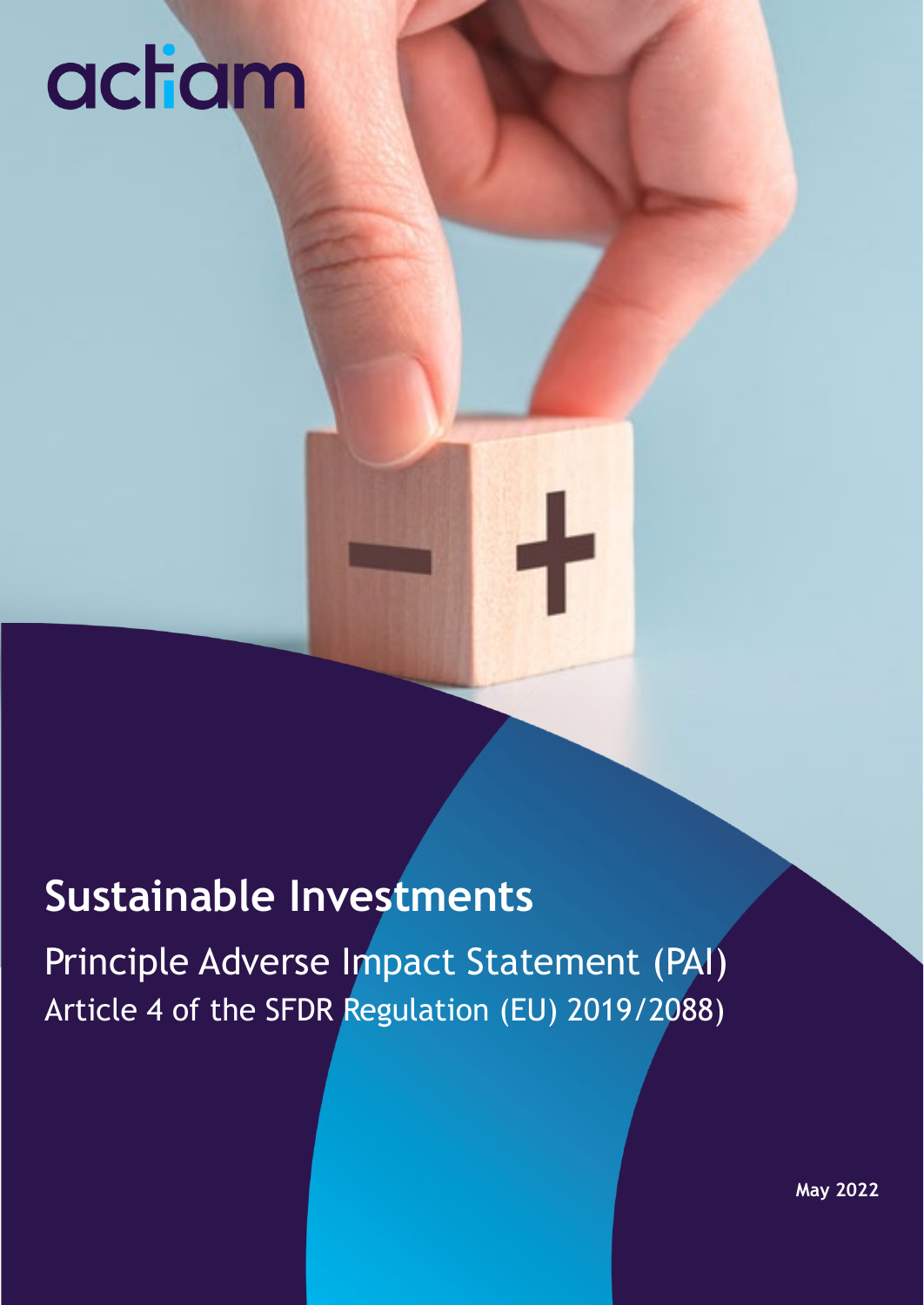### **Contents**

| 2. DESCRIPTION OF POLICIES TO ASSESS PRINCIPAL ADVERSE SUSTAINABILITY IMPACTS 3 |  |
|---------------------------------------------------------------------------------|--|
| 3. DESCRIPTION OF ACTIONS TO ADDRESS PRINCIPAL ADVERSE SUSTAINABILITY IMPACTS 4 |  |
|                                                                                 |  |
|                                                                                 |  |
|                                                                                 |  |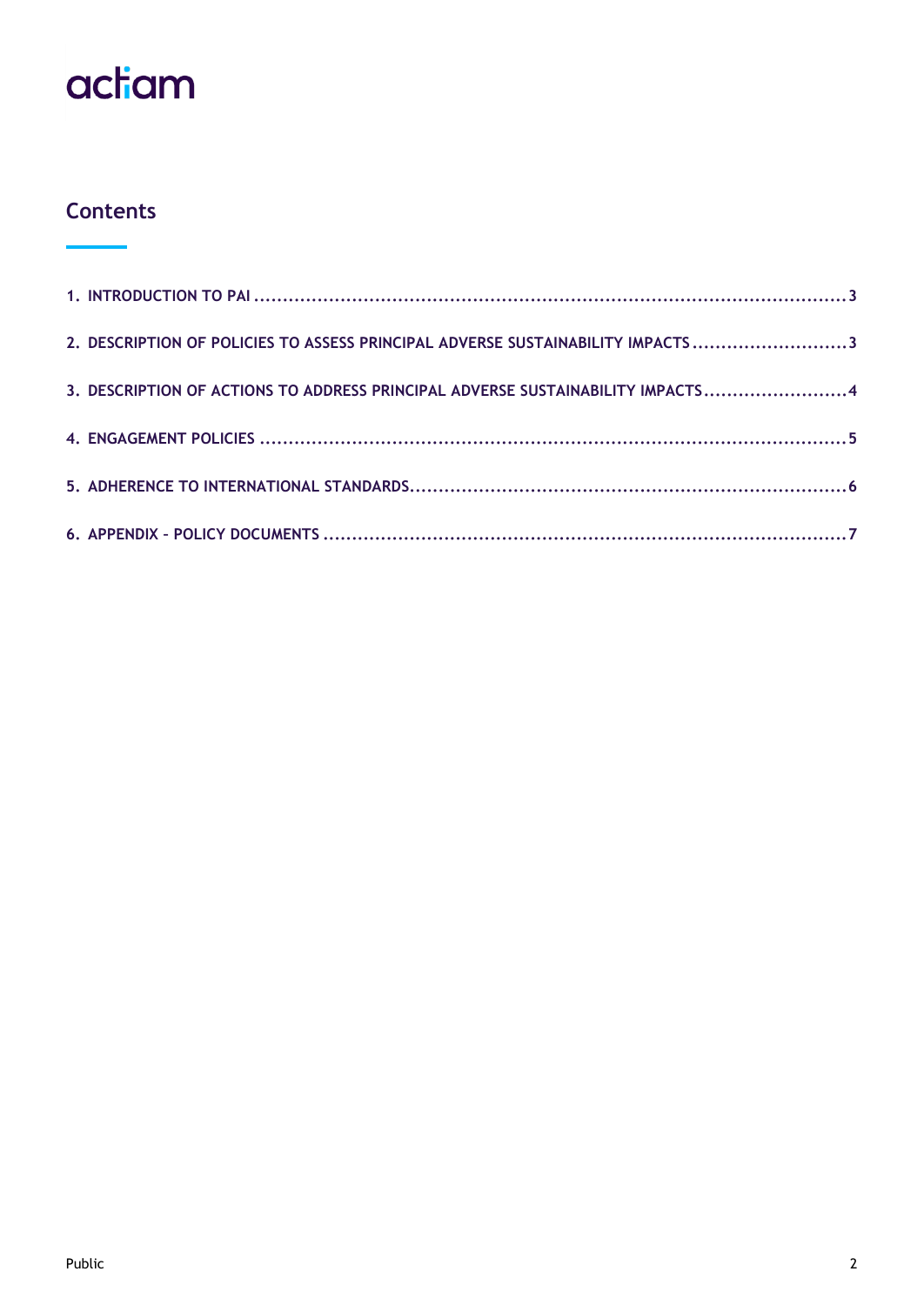### <span id="page-2-0"></span>**1. Introduction to PAI**

In addition to sustainability risks, ACTIAM also identifies and prioritises the principal adverse impacts of its investment decisions on sustainability factors. The Principal Adverse Impact Statement as required by Sustainable Finance Disclosure Regulation (SFDR) outlines how ACTIAM considers principal adverse sustainability impacts of its investment decisions for its fund holdings. These factors are defined by the SFDR as environmental, social and employee matters, respect for human rights, anti-corruption and anti-bribery matters. In addition to the qualitative summary below about how ACTIAM takes into account these factors into decision making, in 2023 ACTIAM will publish data corresponding with the SFDR mandatory indicators and additional indicators.

### <span id="page-2-1"></span>**2. Description of policies to assess principal adverse sustainability impacts**

ACTIAM implements a **[Sustainable](https://www.actiam.com/en/sustainable-investments/) Investment Policy** to stimulate countries and companies to prosper, while operating within the planetary boundaries and respect the social foundations of society. We refer to this as the ''safe and just operating zone'', where global challenges such as climate change, resource scarcity, social injustice and inequality are properly managed. The planetary boundaries and social foundations indicate the maximum of natural resources humanity can use without exhausting the planet and minimum universal social and governance norms affecting health, wealth and wellbeing.

The ACTIAM policy provides a holistic view on the roles that investors play to guide the transition to a sustainable society. As part of our sustainable investment policy, we make an assessment of the adverse sustainability impacts caused by every entity within our investable universe. To do this, we have developed a Sustainable Investment Framework, which includes a set of criteria to identify and prioritise adverse impacts that entities have on sustainability factors, including climate, biodiversity, water quality and availability, labour rights, human rights, anti-corruption and anti-bribery matters.

The policy is laid out in detail within four documents, the first of which describes the general **[Sustainable Investment](https://www.actiam.com/en/sustainable-investments/sustainability-framework/)  [Framework.](https://www.actiam.com/en/sustainable-investments/sustainability-framework/)** In sections 2 and 3 of this document our approach for assessing principal adverse sustainability impacts can be found.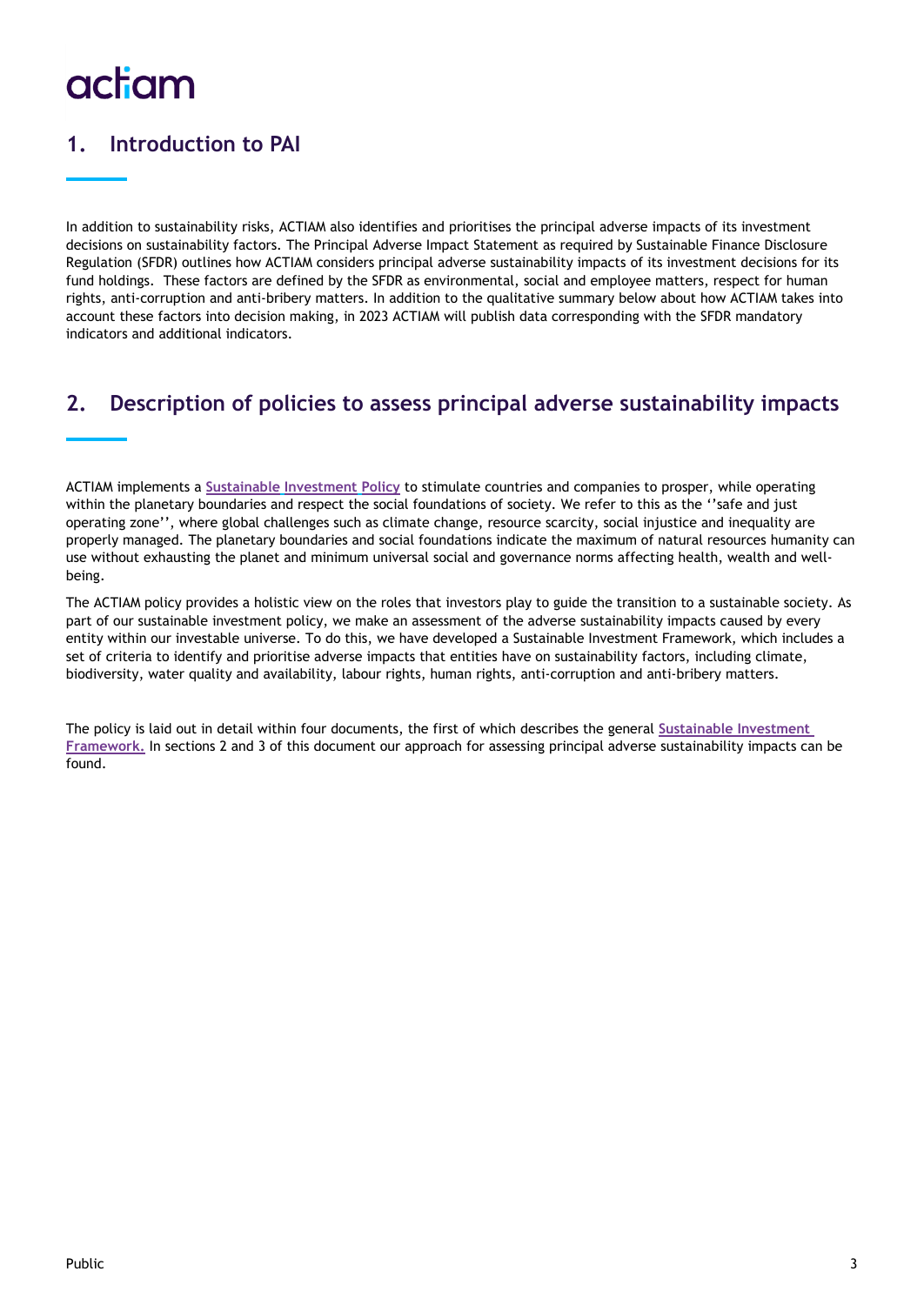### <span id="page-3-0"></span>**3. Description of actions to address principal adverse sustainability impacts**

The basis of the ACTIAM Sustainable Investment Policy is that companies and countries have to comply with the **[ACTIAM](https://www.actiam.com/en/sustainable-investments/fundamental-investment-principles/)  [Fundamental Investment Principles](https://www.actiam.com/en/sustainable-investments/fundamental-investment-principles/)**, which define the bottom-line of our investments. These principles relate to how the investment decisions comply with a set of socio-ethical factors related to impacts on humans, society and the environment. If companies or countries are found to have structurally violated one or more of these factors by having a severe adverse impact then ACTIAM will not invest in these entities. Secondly, ACTIAM assesses the adaptive capacity of companies to prepared themselves for the transition towards a more sustainable society. This is done for seven **[Material Sustainability](https://www.actiam.com/en/sustainable-investments/drivers/)  [Drivers](https://www.actiam.com/en/sustainable-investments/drivers/)**, that show how companies respond to social and market changes caused by the sustainability transition. These drivers are used to assess the sustainability risks and opportunities and the potential adverse impacts of entities.

ACTIAM uses several **[Sustainable Investment Instruments](https://www.actiam.com/en/sustainable-investments/instruments/)** to identify sustainability risks and opportunities and minimise adverse sustainability impacts within our remaining investment universe, including: screening, engagement, voting and ESG integration.

#### **Screening**

For all companies in the investable universe ACTIAM assesses to what extent they comply with the ACTIAM Fundamental Investment Principles and their adaptive capacity according to the Material Sustainability Drivers. ACTIAM believes that companies and sectors will be better prepared for the future if they take sustainability related risks into account and minimise their adverse impact. This is measured through the assessment procedure. In addition, ACTIAM believes that entities will be better prepared for the future if they also contribute actively to the Sustainable Development Goals (SDGs) of the United Nations (UN). That is why we want to invest actively in these companies. We specifically screen for SDGs and planetary boundaries. Our active approach enables us to select companies that score highly on these aspects.

#### **Engagement**

Hundreds of engagement conversations are conducted each year to create an upward movement of companies and countries in ACTIAM's Sustainability Framework. Starting engagement means entering into a dialogue with a company to influence its behaviour. It can be conducted either as a response to specific incidents or proactively to address solutions that would steer companies towards ACTIAM's acceptable investment universe. Clear targets are set and milestones are formulated during an engagement process, in order to monitor change.

#### **Voting**

As a shareholder, ACTIAM votes in principle at all shareholders' meetings. When necessary, we submit our own resolutions, which can be on specific sustainability-related subjects such as remuneration based on a sustainability performance. We either file these resolutions independently or we join forces with others (co-filing) when this may benefit the result.

#### **ESG integration**

We integrate ESG criteria into the investment process, which is demonstrated in a relative company ESG score. We also apply such scores to countries. The higher the score, the lower the risk. The score also reflects on how a company or country is performing. Naturally, [our focus themes](https://www.actiam.com/en/sustainable-investments/ambitions/) of Climate (CO<sub>2</sub> emissions), Water and Land are also sufficiently taken into account. The ESG score of the portfolio measured to market value must always exceed the benchmark. Our portfolio managers know that they have to realise a positive difference in ESG scores.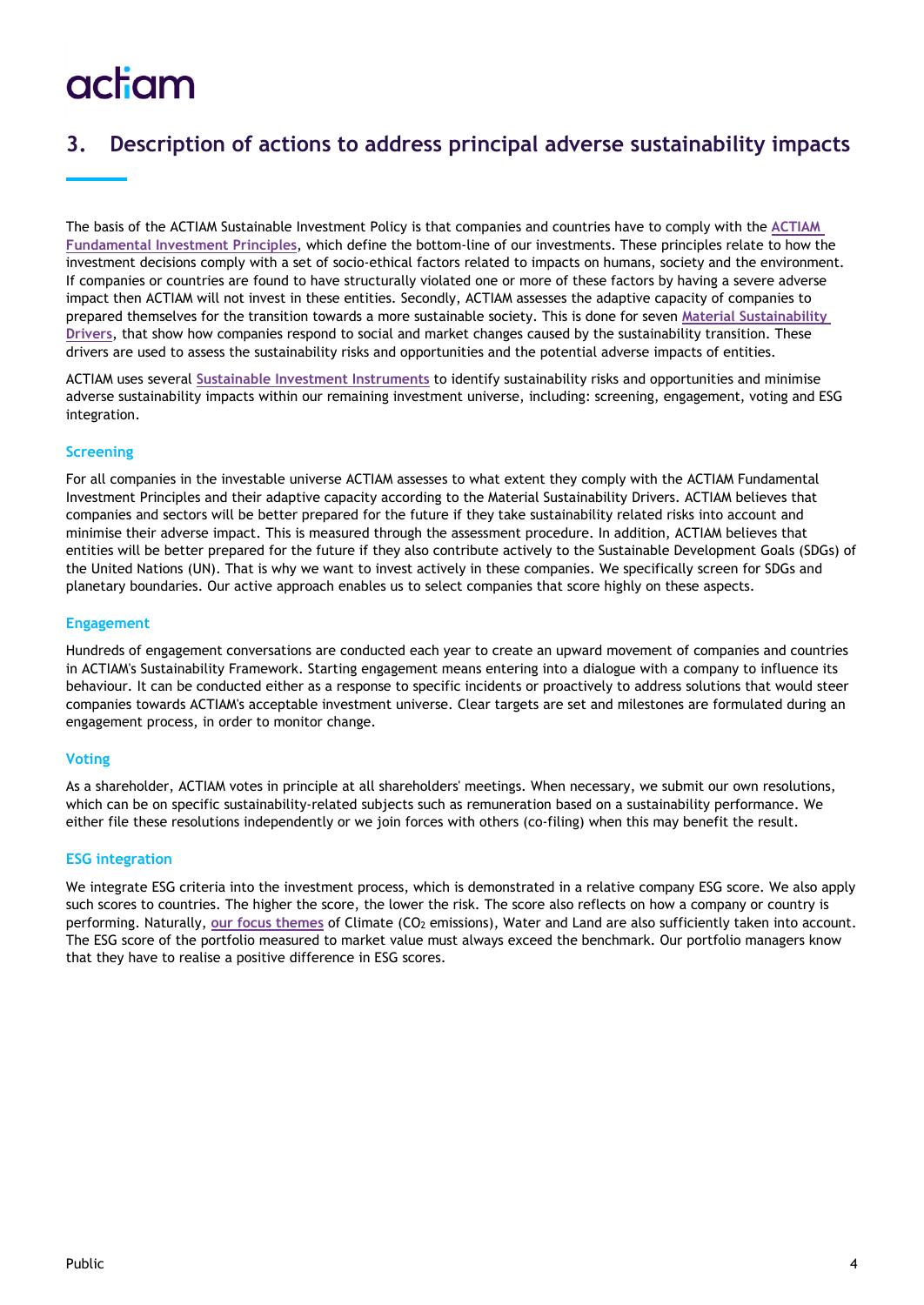### <span id="page-4-0"></span>**4. Engagement policies**

ACTIAM is an active owner, pursuing change in the real economy and stimulating companies to operate within the planetary boundaries, corresponding with a higher category in the Sustainable Investment Framework. We exercise active ownership through voting and engagement with underlying companies and with policy makers, NGOs and investor working groups.

We view engagement as a means to enter into a dialogue with a company to influence its behaviour. It can be conducted either as a response to a specific incident that has had an adverse sustainability impact, or done proactively to steer companies towards the 'safe and just, or 'positive' impact zones within our framework. ACTIAM starts individual engagement dialogues with companies, but we are of the view that collaborative engagements jointly with other asset managers can be just as effective.

During an engagement process, clear targets are set and milestones are formulated in order to monitor change related to the related behavioural drivers. Engagements focus on encouraging companies to take advantage or sustainability-related opportunities, while also addressing the challenges of staying within the planetary boundaries and building social foundations. They can relate to creating innovation opportunities, creating circular production processes, or taking a sustainability leadership role as company. For the engagements that are conducted in response to an incident or due to insufficient adaptive capacity, the companies may improve sufficiently over the course of the engagement to be reincluded in the investment universe. Unsuccessful engagements with companies who have had significant adverse sustainability impacts may lead to exclusion.

Beyond our direct engagement with investee companies, we collaborate actively with a large number of organisations to put our investment beliefs into practice and to realise our sustainability related goals. Please refer to our website for **[a list of](https://www.actiam.com/en/about-actiam/partners/)  [partner organisations](https://www.actiam.com/en/about-actiam/partners/)**.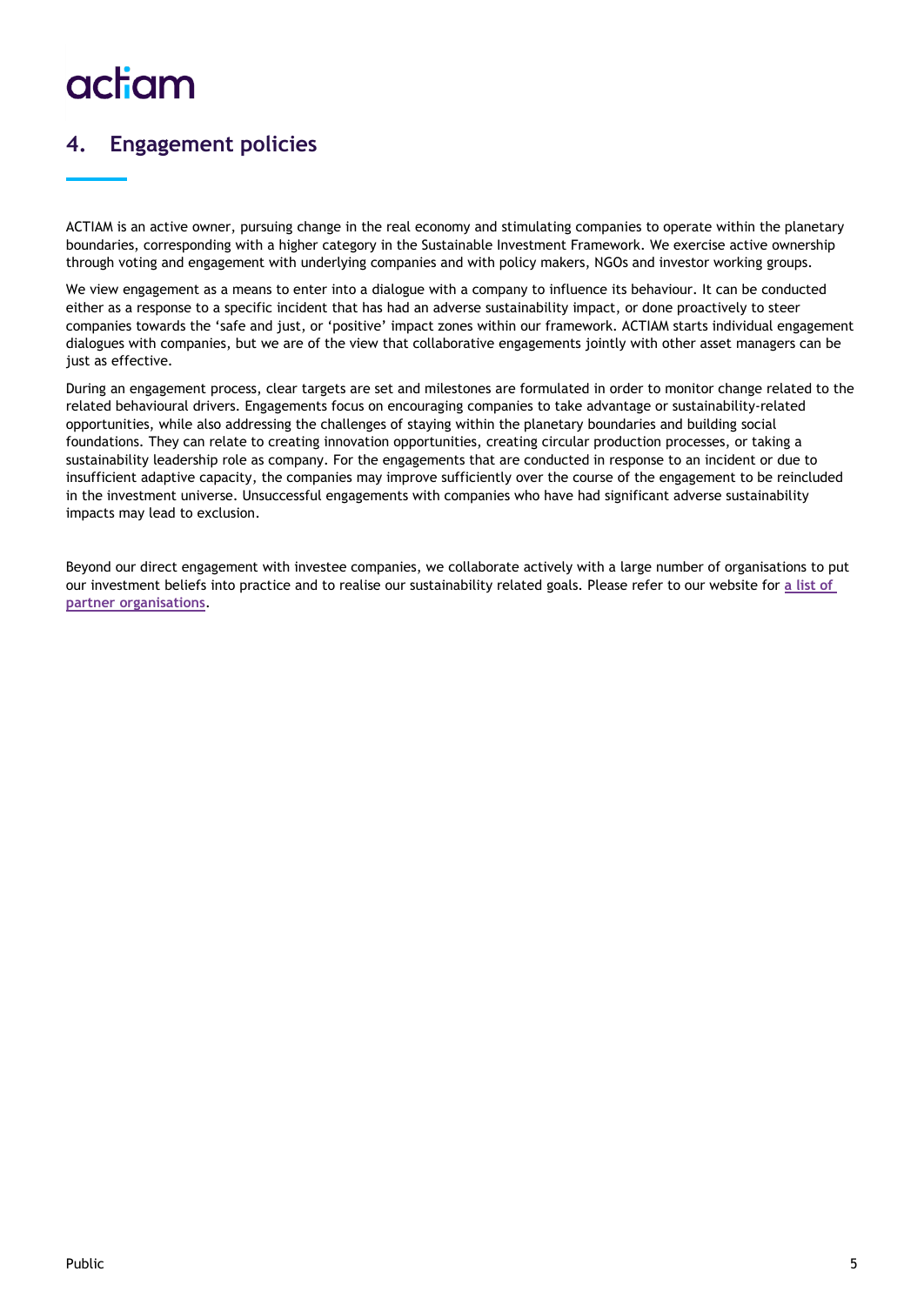### <span id="page-5-0"></span>**5. Adherence to international standards**

 ACTIAM's Fundamental Investment Principles for Companies are minimum standards that are defined by ethical, social and environmental principles fundamental for good citizenship and good corporate governance. They are based on a broad range of international treaties, conventions and best practice guidelines, including the UN Global Compact, the UN Guiding Principles on Business & Human Rights and the OECD Guidelines for Multinational Enterprises (please refer to our **[Fundamental Investment Principles](https://www.actiam.com/4ae1b2/siteassets/4_verantwoord/documenten/en/b-actiam-fundamental-investment-principles.pdf)** for a comprehensive list of the international mechanisms consulted in company assessments).

These international guidelines are considered universal. ACTIAM considers violations of the above-mentioned international mechanism to be a violation of the Fundamental Investment Principles and therefore not eligible for investment.

- ACTIAM is a signatory to the Principles for Responsible Investment (PRI) and as a signatory we abide by all of the requirements and expectations.
- We adopt the guidelines set out by the Taskforce on Climate-related Financial Disclosure (TCFD) in developing climate disclosures in line with the recommendations. We have set a target for our portfolios to achieve net-zero greenhouse gas emissions across all assets under management by 2050 to be in line with the Intergovernmental Panel on Climate Change (IPCC) 1.5°C pathway. For this long-term target, ACTIAM's intermediate target is to reduce the greenhouse gas emissions intensity of our investments with 50% by 2030 and with 75% by 2040 compared to 2020.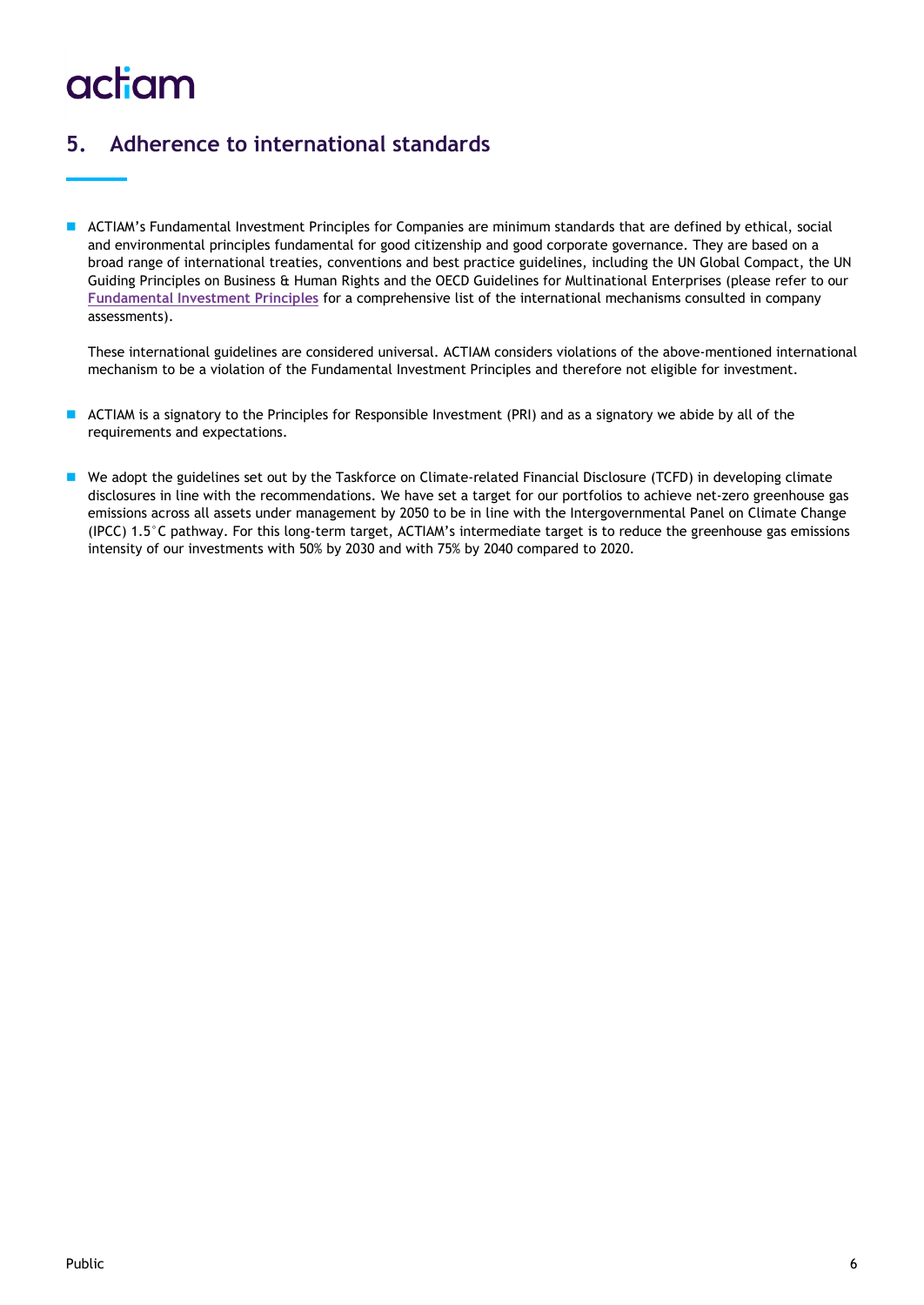### <span id="page-6-0"></span>**6. Appendix – Policy documents**

PDF **[A: Sustainable Investment Policy](https://www.actiam.com/4a7f72/siteassets/4_verantwoord/documenten/en/a-actiam-sustainable-investment-policy.pdf)**



**[B: Fundamental Investment Principles](https://www.actiam.com/4ae1b2/siteassets/4_verantwoord/documenten/en/b-actiam-fundamental-investment-principles.pdf)**



**[C: Material Sustainability Drivers](https://www.actiam.com/4a7f72/siteassets/4_verantwoord/documenten/en/c-actiam-material-sustainability-drivers.pdf)**

PDF **[D: Sustainable Investment Instruments](https://www.actiam.com/4a7f72/siteassets/4_verantwoord/documenten/en/d-actiam-sustainable-investment-instruments.pdf)**